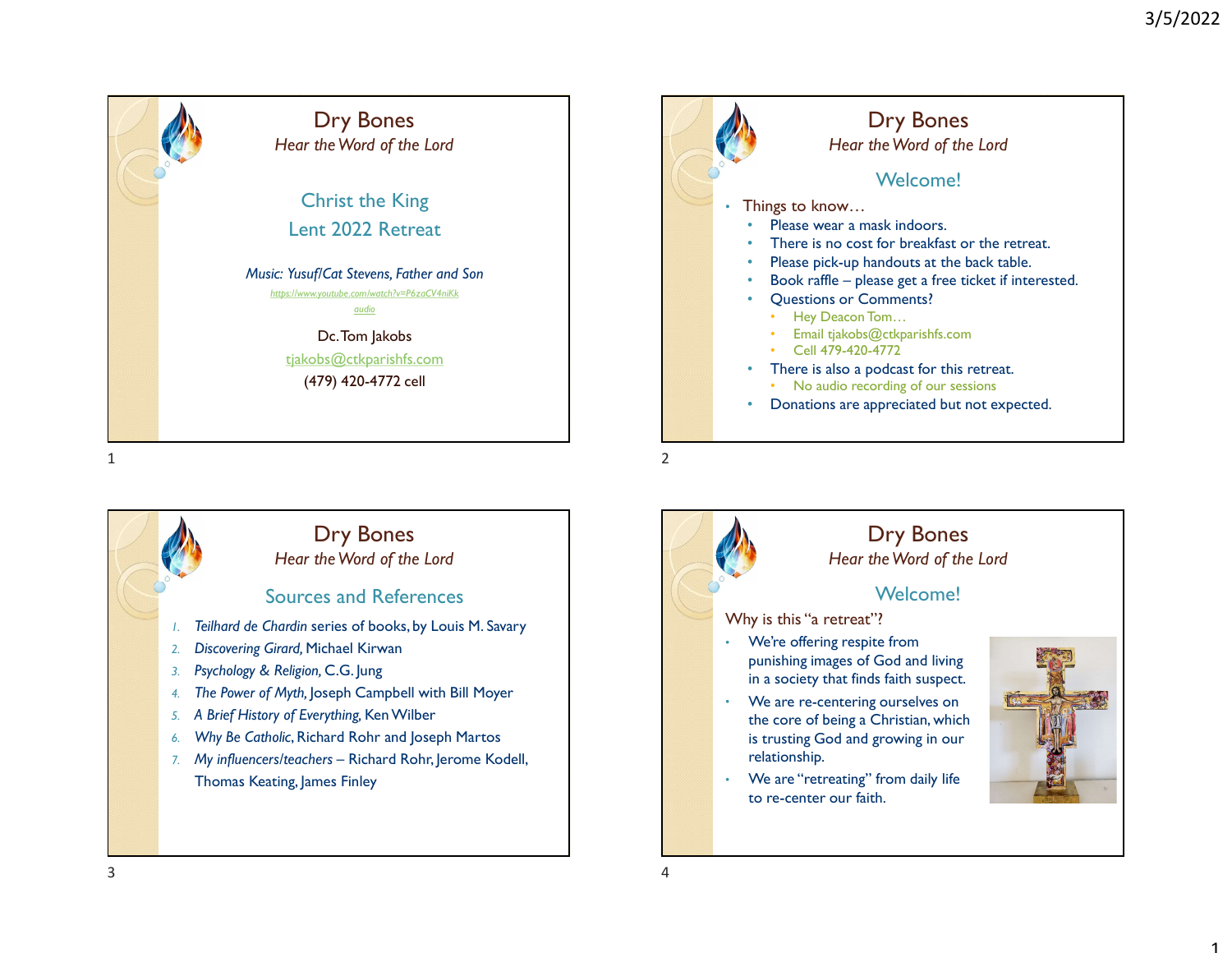



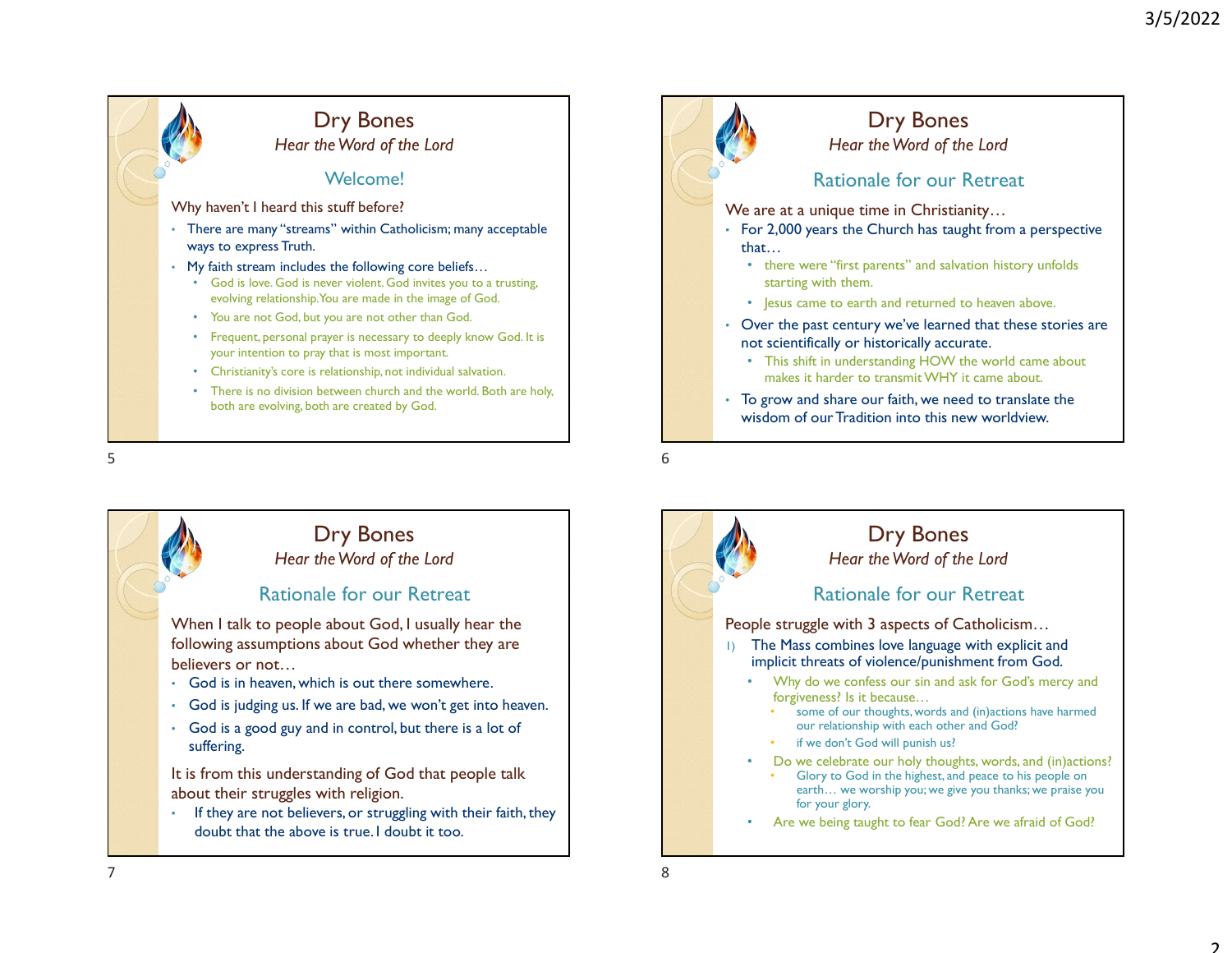# Rationale for our Retreat Many people struggle with 3 aspects of Catholicism.. 2) Science teaches that the driving force behind creation is evolution, but Church teaching relies heavily on Adam and Eve, the Garden of Eden, and Original Sin. If Church teaching insists on a false premise, then isn't all its teaching suspect? • Failure to embrace the complicated truth leads to religious fundamentalism and atheism (two sides of the same coin). Dry Bones Hear the Word of the Lord





## Rationale for our Retreat We will address these issues by offering a nonviolent, modern theology that embraces core salvation principles and scientific knowledge. We will focus on three topics: 1) A nonviolent theology that embraces evolution, the need to worship as a community, and the practice of personal prayer. 2) "Why be Catholic" from a perspective of Tradition and our responsibility to bring about the kingdom of God. 3) Why we struggle to believe in the nonviolent God revealed by Jesus. Dry Bones Hear the Word of the Lord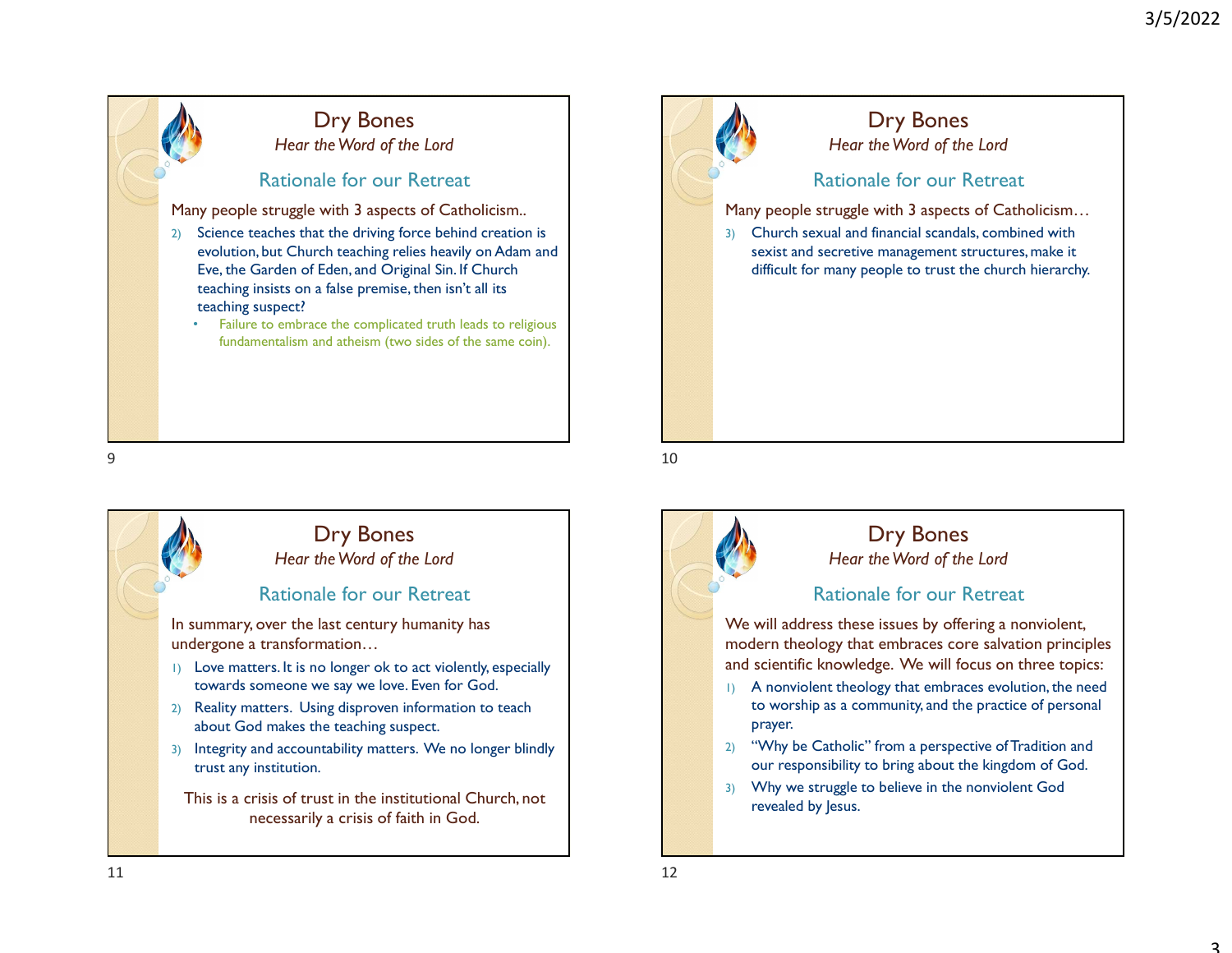



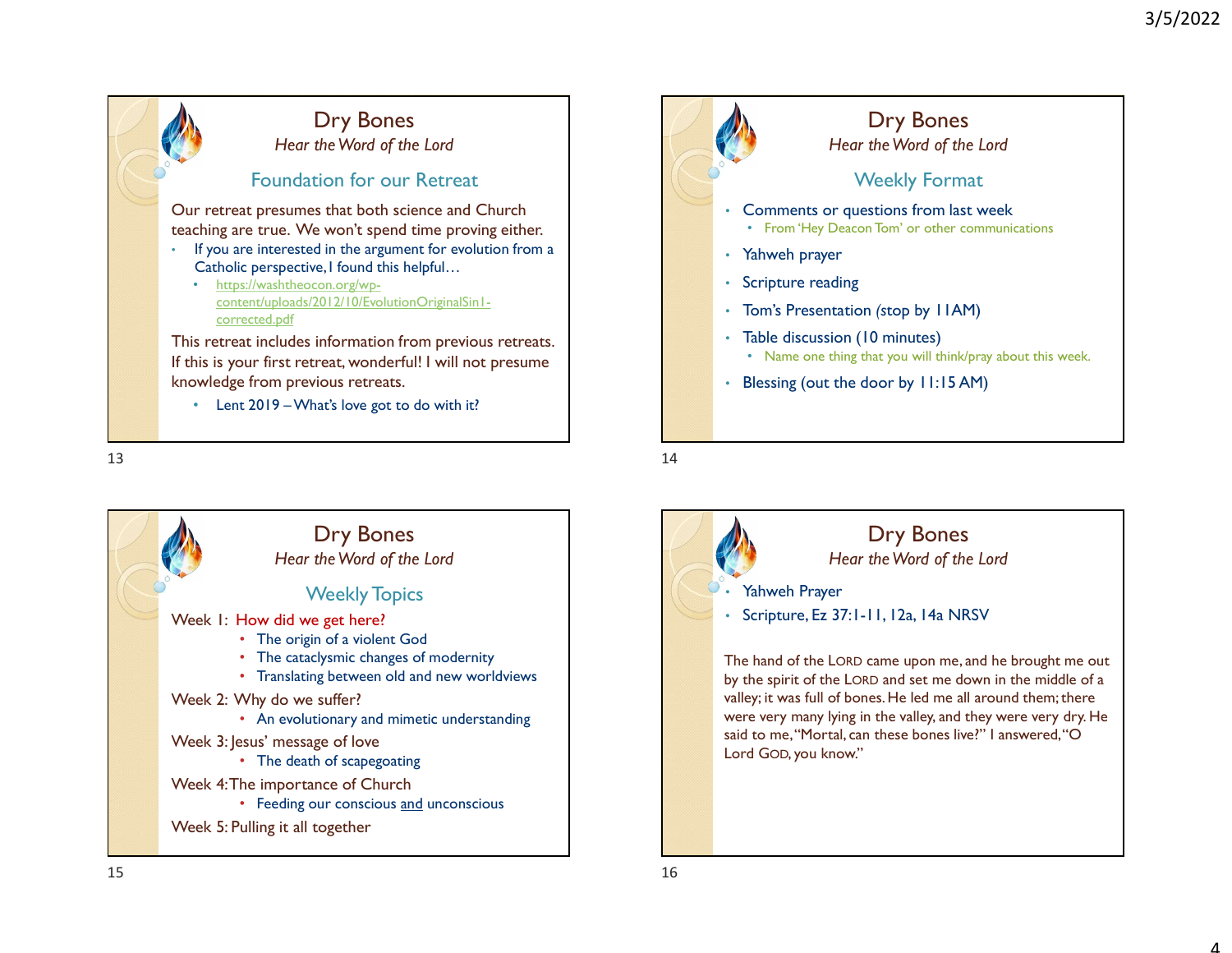## Dry Bones Hear the Word of the Lord

Then he said to me, "Prophesy to these bones, and say to them: O dry bones, hear the word of the LORD. Thus says the Lord Then he said to me, "Prophesy to these bones, and say to<br>
Then he said to me, "Prophesy to these bones, and say to<br>
them: O dry bones, hear the word of the LORD. Thus says the<br>
Lord GoD to these bones: I will cause br and you shall live. I will lay sinews on you, and will cause flesh Examples the message of the Lord of the Lord of the Lord of the Lord of the Lord of the Lord of the Lord of the Lord of the Lord of the Lord of the Lord of the Lord of the Lord of the Lord of the Lord of the Lord of the Lo you, and you shall live; and you shall know that I am the LORD."

So I prophesied as I had been commanded; and as I prophesied, suddenly there was a noise, a rattling, and the bones came together, bone to its bone. I looked, and there were sinews on them, and flesh had come upon them, and skin had covered them; but there was no breath in them.





Then he said to me, "Prophesy to the breath, prophesy, mortal, and say to the breath: Thus says the Lord GOD: Come from the four winds, O breath, and breathe upon these slain, that they may live." I prophesied as he commanded me, and the breath came into them, and they lived, and stood on their feet, a vast multitude.

Then he said to me, "Mortal, these bones are the whole house of Israel. They say, 'Our bones are dried up, and our hope is lost; we are cut off completely.' Therefore prophesy, and say to them, Thus says the Lord GOD: … I will put my spirit within you, and you shall live…"



discrepancy between faith and reason. Since the same God who reveals mysteries and infuses faith has bestowed the light of reason on the human mind, God cannot deny himself nor can truth ever contradict truth. (CCC 159)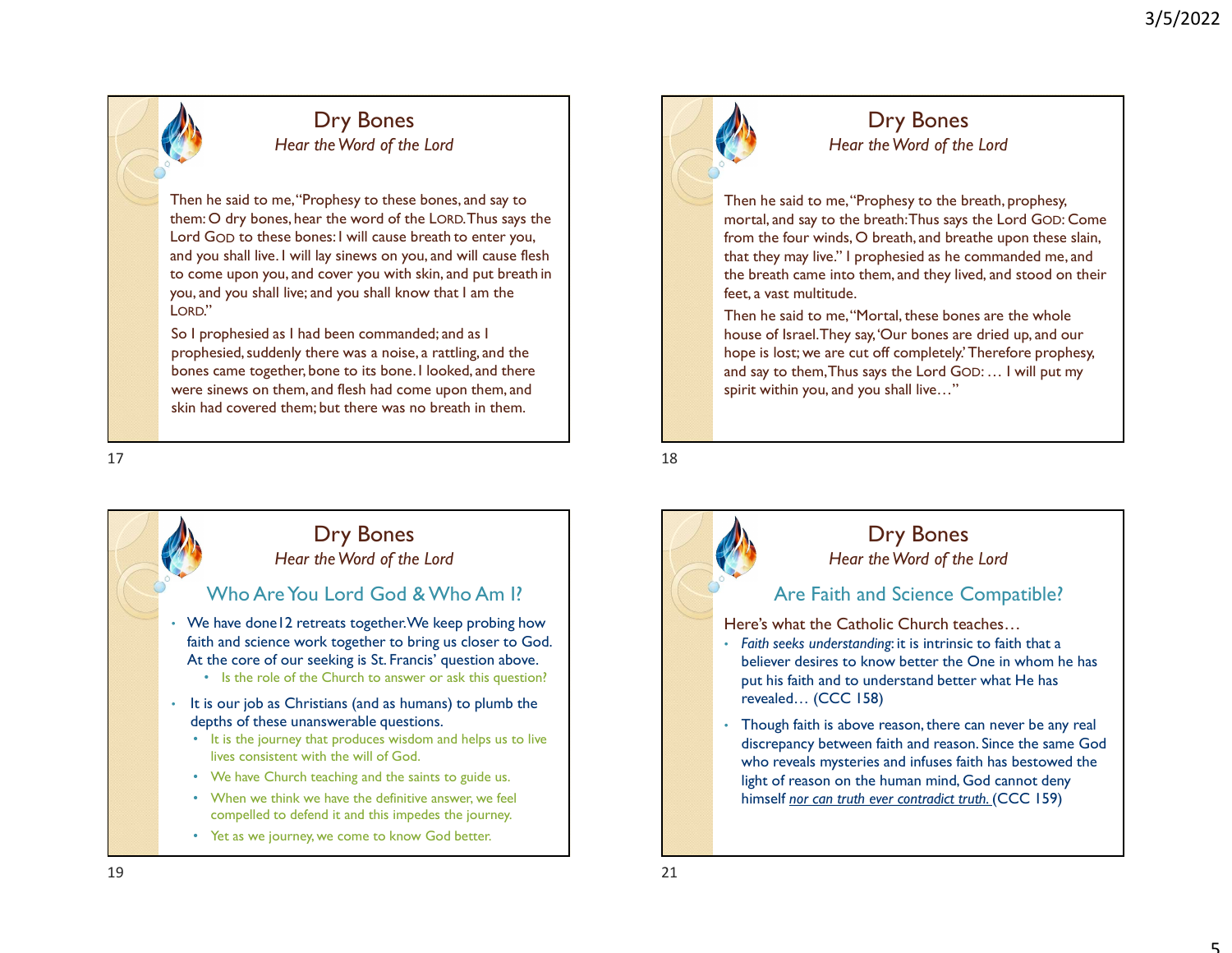





husband, and he shall rule over you. To the man he said: …In toil sweat of your brow you shall eat bread, until you return to the ground, from which you were taken;

For you are dust, and to dust you shall return.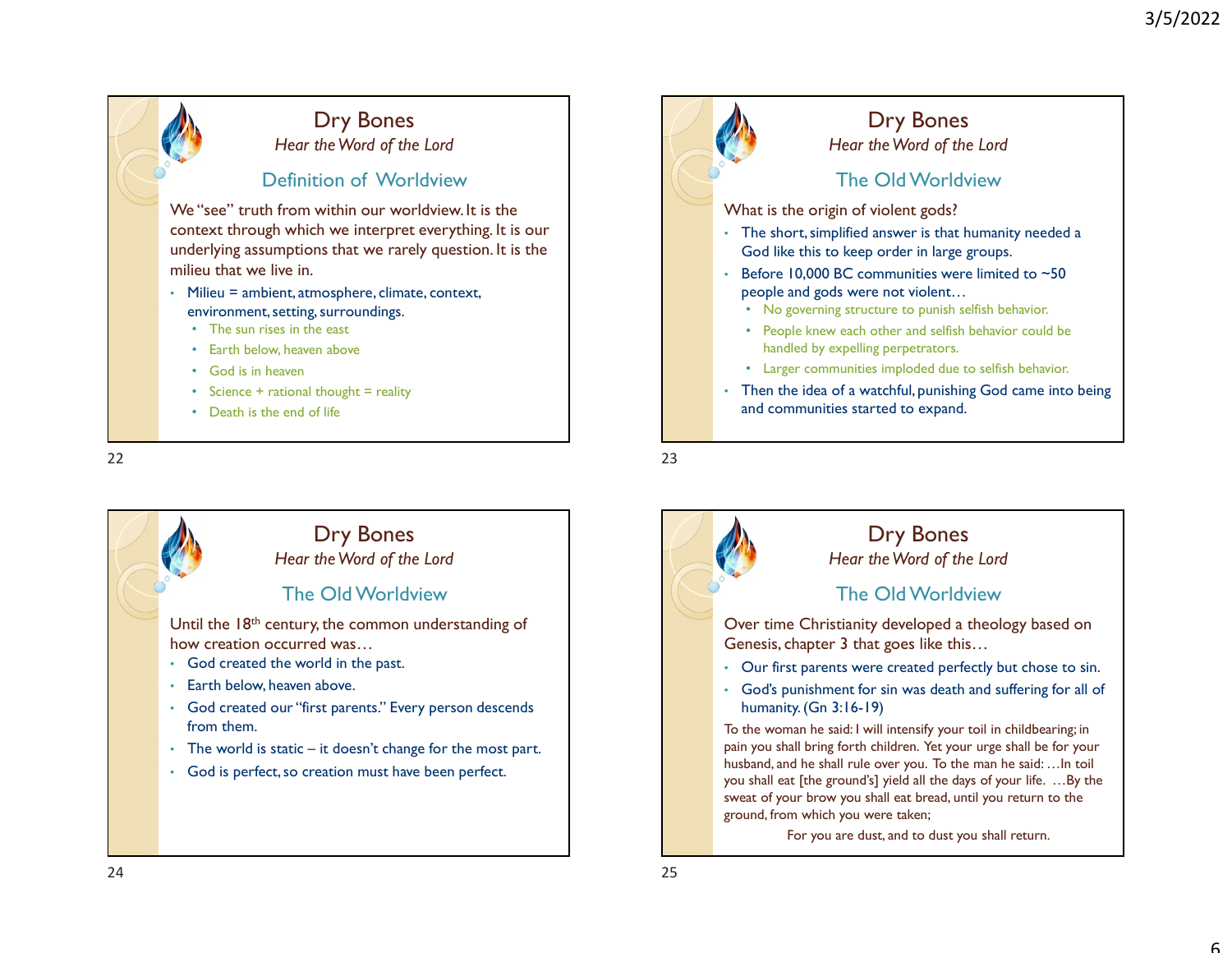# The Old Worldview Over time Christianity developed a theology based on Genesis, chapter 3 that goes like this… The only way to make up for this sin is to stop sinning, but somehow we can't, so Jesus came to save us. For God did not send his Son into the world to condemn the world, but in order that the world might be saved through him.  $(ln 3:17)$ **Example 19 The Cold Worldwiew**<br>
The Cold Worldwiew<br>
The Cold Worldwiew<br>
The Cold Worldwiew<br>
The Cold Worldwiew<br>
The Cold Worldwiew<br>
The Cold Worldwiew<br>
The Cold Worldwiew<br>
The Cold Worldwiew<br>
The Cold Worldwiew<br>
The Cold suffer. • We hope for paradise in heaven. Dry Bones Hear the Word of the Lord somehow we can't, so Jesus came to save us.<br>
You Cod die Father<br>
World, but in order that the world might be soved through him.<br>
(In 3:17)<br>
Now God forgives us through Christ – yet we still die and<br>
Now Solar Scatter of t Dry Bones<br>
Hear the Word of the Lord<br>
The Old Worldview<br>
The Condition of the Lord<br>
The Condition of the Lord<br>
Chensics chapter 3 charges like this,...<br>
The Condition of the Lord<br>
Some to the Sin line of the state of the

# Dry Bones

Hear the Word of the Lord

## The Old Worldview

This understanding of how creation and God works became part of our "worldview" until the  $20<sup>th</sup>$  century

- 
- 
- 
- 
- being good.
- We hope that God will not punish us.
- Why God allows suffering is a mystery.



# Dry Bones

Hear the Word of the Lord

## The Old Worldview

In the 16<sup>th</sup> century, Protestant reformers added the idea of substitutionary penal atonement to Catholic salvation theology…

• God the Father sent Jesus to pay for our sins through his death on the cross. Jesus substitutes for us and accepts our punishment (death) for our sins.

For our sake he [God] made him [Jesus] to be sin who did not know sin,so that we might become the righteousness of God in him. (2 Cor 5:21)

This is not Catholic theology, but it is believed by many Catholics.



• Humans evolved simultaneously in several places.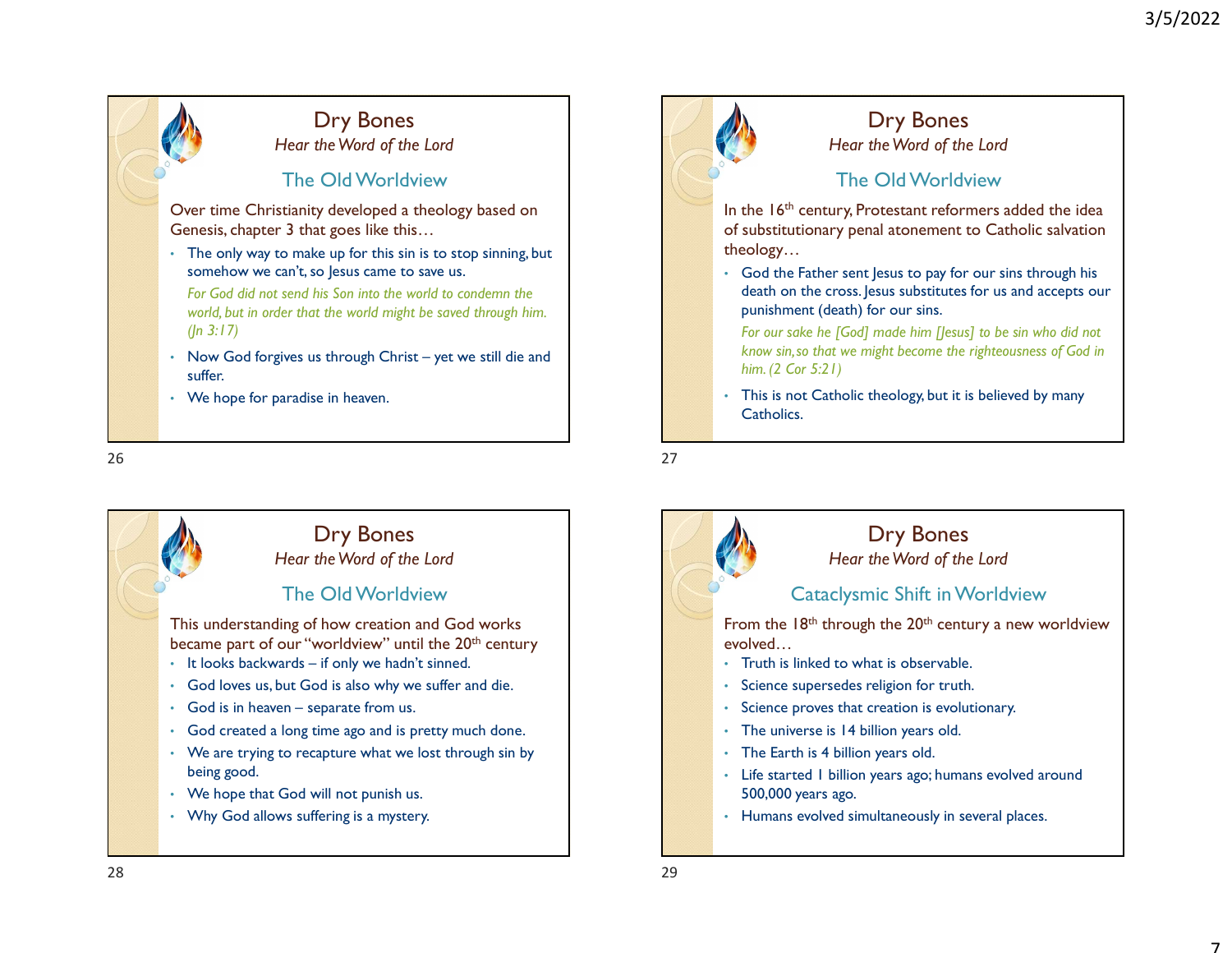## Dry Bones Hear the Word of the Lord

#### Cataclysmic Shift in Worldview

From a scientific perspective:

- 
- 
- 
- reached using clouds.

The Biblical creation stories are scientifically incorrect.

- Does this mean that the Bible is not true?
- Does this mean that Church teaching is not true?
- In a word, no. How can this be?





# Dry Bones

Hear the Word of the Lord

## Cataclysmic Shift in Worldview

The truth within Scripture…

- The truth in the Bible and Church teaching is about God
- 3/5/2022<br> **and our relationship with God not science or history.**<br>
The truth within Scripture...<br>
The truth in the Bible and Church teaching is about God<br>
and our relationship with God not science or history.<br>
The crea 3/5/2022<br>
Dry Bones<br>
Hear the Word of the Lord<br>
Cataclysmic Shift in Worldview<br>
e truth within Scripture...<br>
The truth in the Bible and Church teaching is about God<br>
and our relationship with God – not science or history.<br>
	-

So how do we reconcile the wisdom within the old worldview with our knowledge of the new worldview?

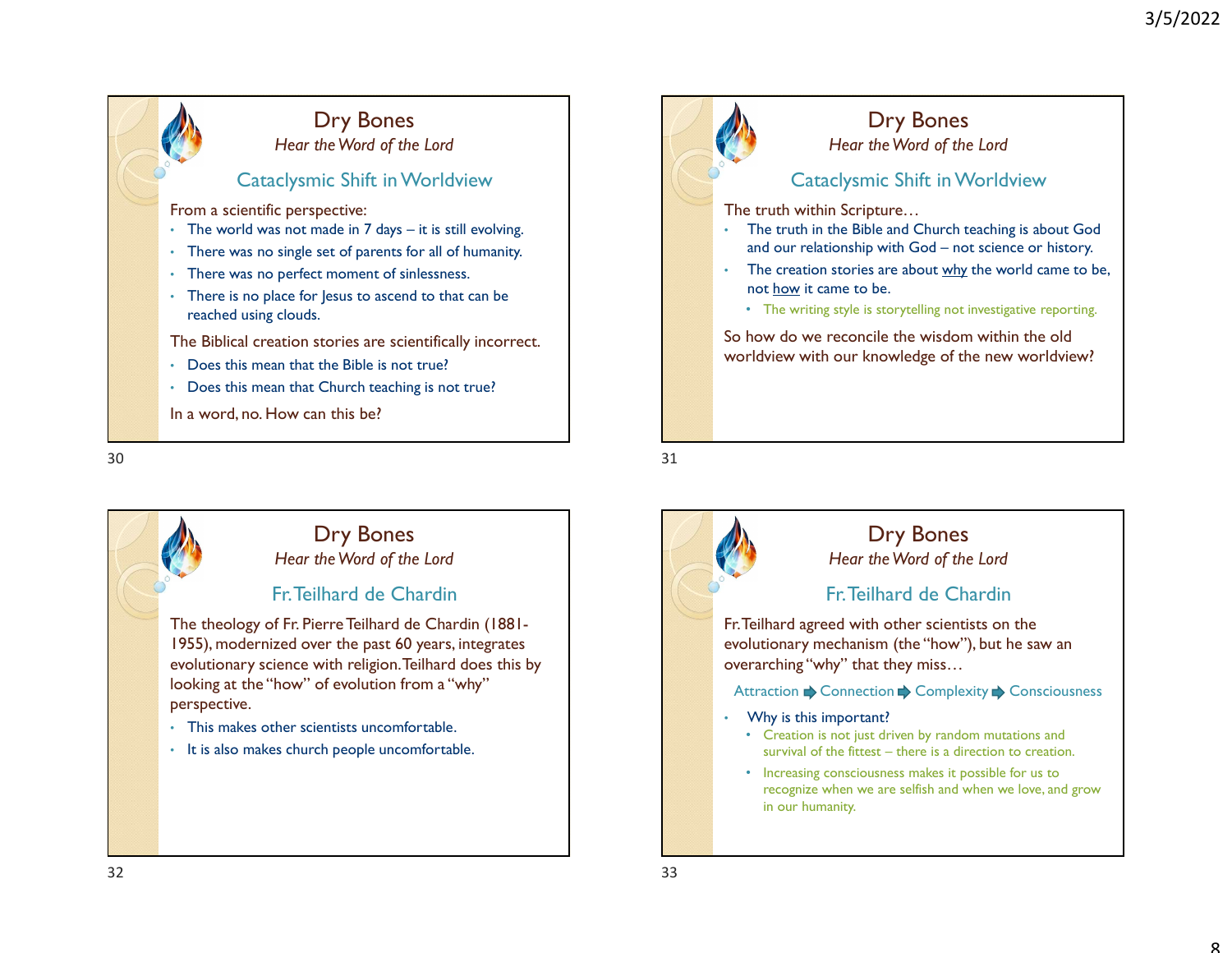





Dry Bones